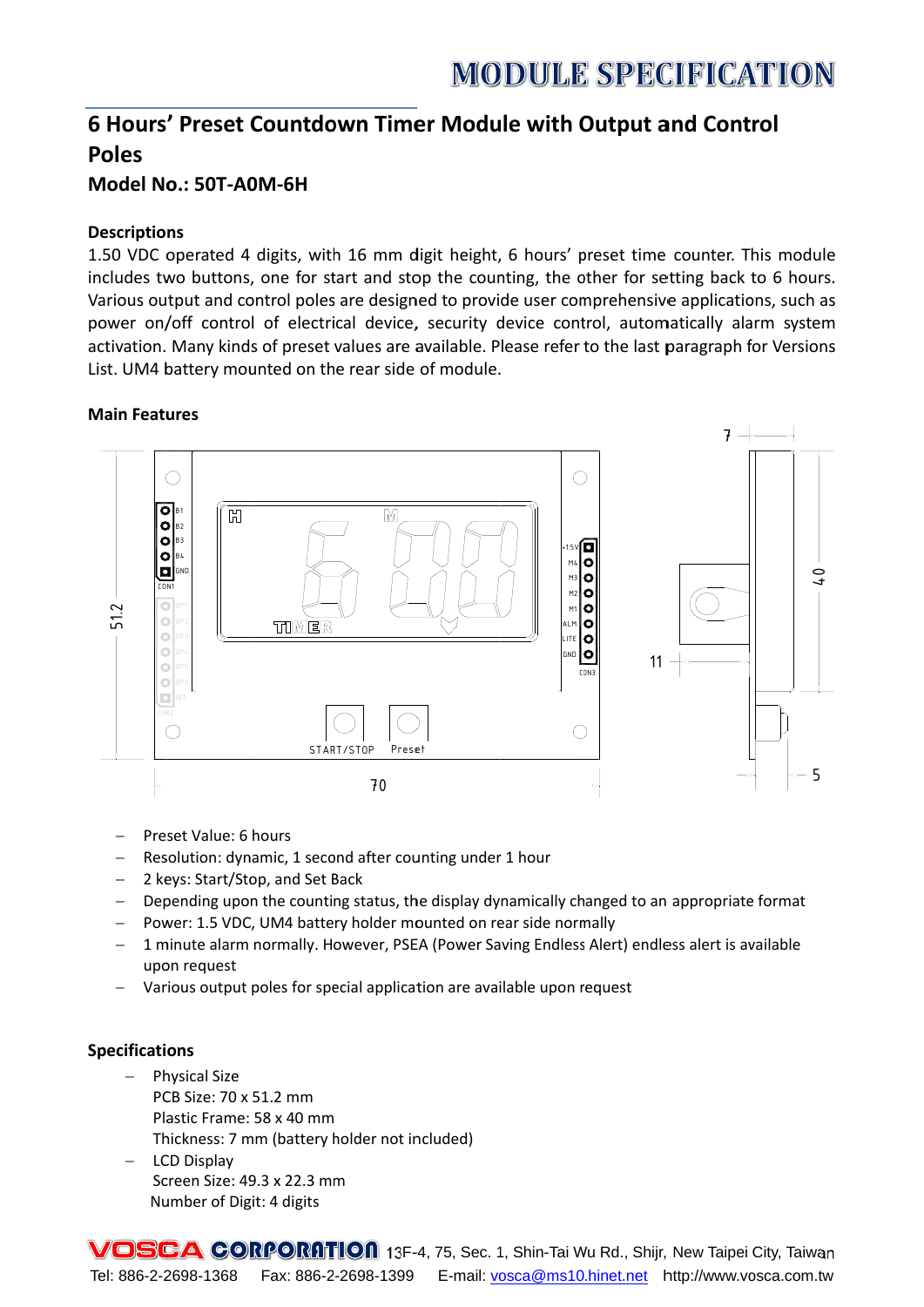Digit Height: about 16.00 mm

- $-$  Button
- 2 pcs of tact s/w, 5 mm height; externally connection supported
- Power Source +1.5 VDC, use one piece of UM4 (AAA), battery holder mounted; externally input is possible - Technical Data
- Operating Voltage:  $+1.20 +1.70$  volts Typical Current Drain: 3µA in normal condition; 400 µA at alarm mode Operation Temperature: -10 ~ +50 °C Storage Temperature: -20 ~ +60 °C

#### **Applications**

Aural alarm: 4 K Hz for 1 minute, PSA endless alert, beeps 6 times, then waits for 10 seconds and repeat Output & Control Poles (at CON1 & CON3):

- B1 Pole: After counting to zero, provides 2.5 sec "OFF", 0.5 sec "ON" for 6 times, then wait for 10 sec and repeat again. Never stop unless "Stop" key is depressed.
- B2 Pole: After counting to zero, provides 1 sec "ON", 1 sec "OFF" for 1 minute.
- B3 Pole: After counting to zero, provides level high (1.5 VDC) for 1 minute
- B4 Pole: Power "ON" auto start counting (application details upon request)
- LITE Pole: Deliver level high (1.5 VDC) signal during counting

ALM Pole: Aural alarm output, 4K Hz for 1 minute, or PSA endless alert signal

a) Wave Form of each Output Pole at Timer Countdown to zero:



#### b) Action Chart of each pole :

|              | Start Counting          | Time Up                                |  |
|--------------|-------------------------|----------------------------------------|--|
| B1 Pole      |                         | Keep action until "STOP" key depressed |  |
|              |                         | +1.5V for 1 minute                     |  |
| $B2/B3$ Pole |                         |                                        |  |
|              | $+1.5V$ during counting |                                        |  |
| LITE Pole    |                         |                                        |  |

Pin Connection for Keys at CON3:

M1: connect to 1.5 VDC to "Start" or "Stop" counting

M2: at stop mode, connect to 1.5 VDC to erase the current display reading to the pre-set value, 6 hours M3: same as M2

M4: at stop mode, connect to 1.5 VDC to reset the current reading to zero